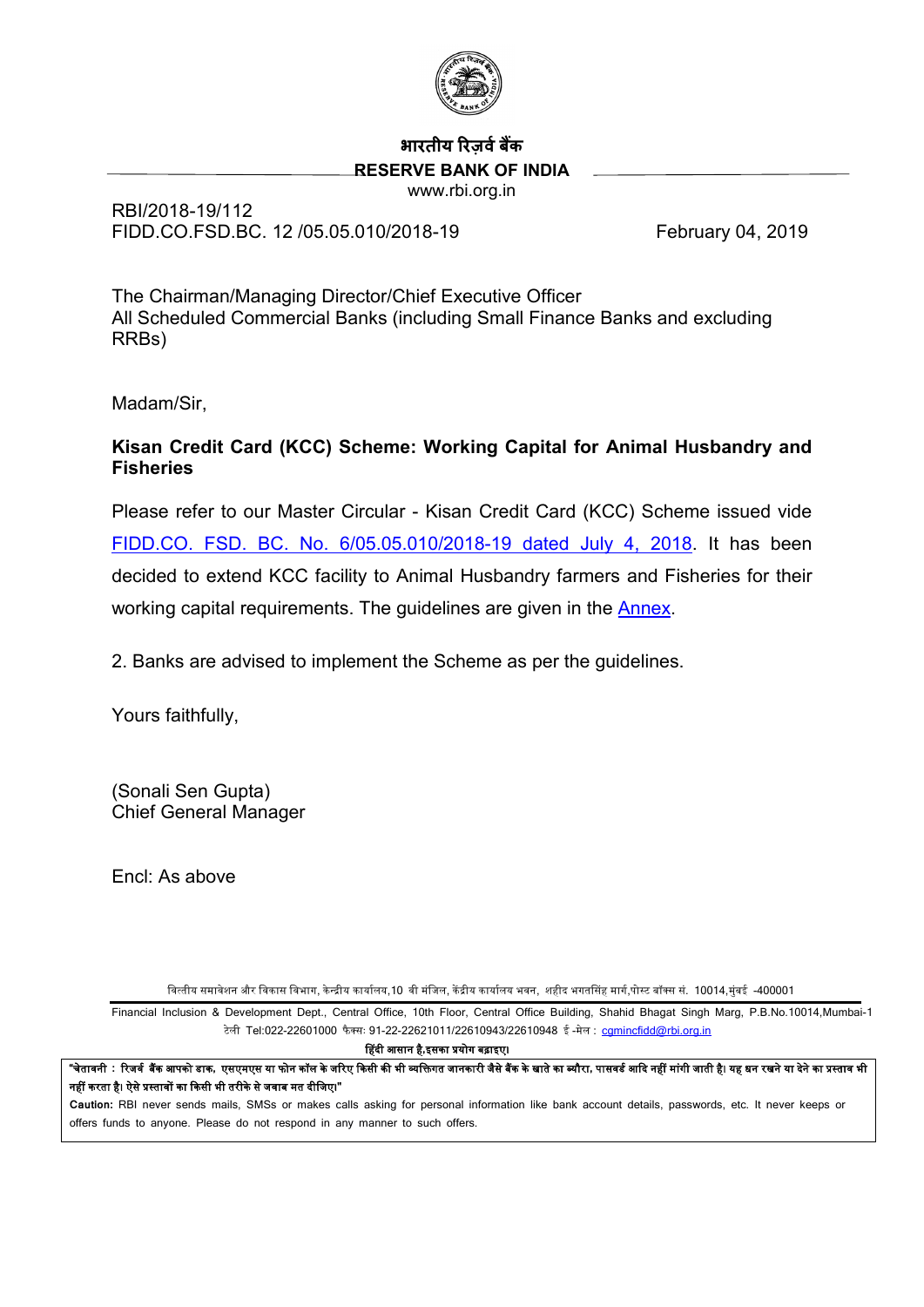#### **Annex**

## **1. Introduction**

In the Budget 2018-19 the Union Government had announced their decision to extend the facilities of Kisan Credit Card (KCC) to Animal Husbandry farmers and Fisheries (AH & F) to help them meet their working capital requirements. In pursuance of the said budget announcement the matter has been examined, and in consultation with all stakeholders, it has been decided to extend the KCC facility for working capital requirement for activities related to Animal Husbandry and Fisheries.

### **2. Purpose:**

The KCC facility will meet the short term credit requirements of rearing of animals, birds, fish, shrimp, other aquatic organisms, capture of fish.

### **3. Eligibility:**

The criteria for eligible beneficiaries under KCC for Animal Husbandry and Fisheries will be as under:

#### 3.1 Fishery

#### 3.1.1 Inland Fisheries and Aquaculture

3.1.1.1 Fishers, Fish Farmers (individual & groups/ partners/ share croppers/ tenant farmers), Self Help Groups, Joint Liability Groups and women groups.

3.1.1.2 The beneficiaries must own or lease any of the fisheries related activities such as pond, tank, open water bodies, raceway, hatchery, rearing unit, possess necessary license for fish farming and fishing related activities, and any other State specific fisheries and allied activities.

#### 3.1.2 Marine Fisheries

3.1.2.1 Beneficiaries listed at 3.1.1.1 above, who own or lease registered fishing vessel/boat, possess necessary fishing license/permission for fishing in estuary and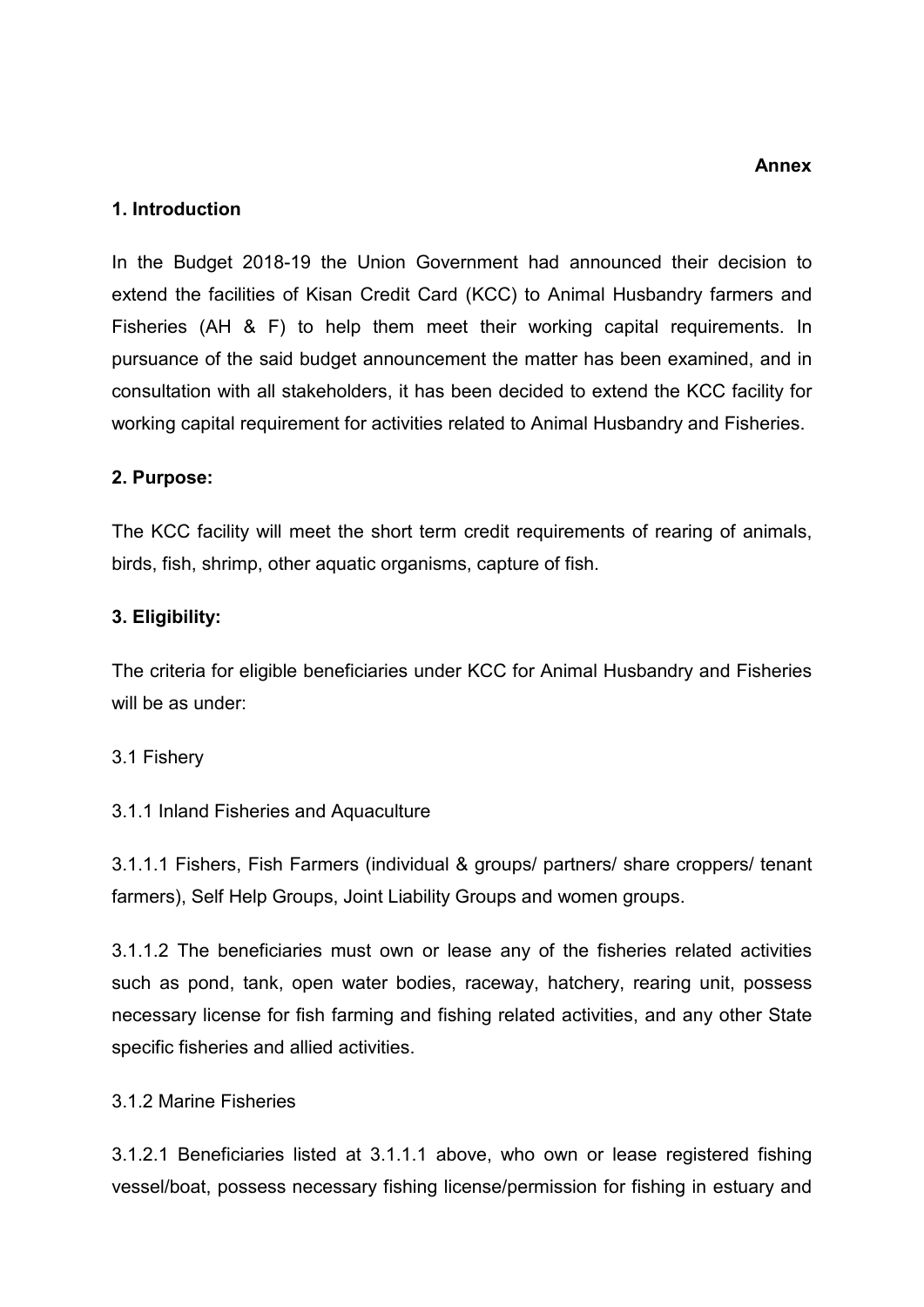sea, fish farming/mariculture activities in estuaries and open sea and any other State specific fisheries and allied activities.

3.2 Poultry and small ruminant

3.2.1 Farmers, poultry farmers either individual or joint borrower, Joint Liability Groups or Self Help Groups including tenant farmer of sheep/goats/pigs/poultry/birds/rabbit and having owned/rented/leased sheds.

# 3.3 Dairy

3.3.1 Farmers and Dairy farmers either individual or joint borrower, Joint Liability Groups or Self Help Groups including tenant farmers having owned /rented/leased sheds.

# **4. Scale of Finance**

4.1 The scale of finance will be fixed by the District Level Technical Committee (DLTC) based on local cost worked out on the basis of per acre/per unit/per animal/per bird etc.

4.2 The working capital components in fisheries, under the scale of finance, may include recurring cost towards seed, feed, organic and inorganic fertilisers, lime/other soil conditioners, harvesting and marketing charges, fuel/electricity charges, labour, lease rent (if leased water area) etc. For capture fisheries, working capital may include the cost of fuel, ice, labouring charges, mooring/landing charges etc. may form part of the scale of finance.

4.3 The working capital components in Animal Husbandry, under the scale of finance, may include recurring cost towards feeding, veterinary aid, labour, water and electricity supply.

4.4 The maximum period for assessment of working capital requirement may be based on the cash flow statement or completion of one production cycle.

4.5 Fisheries and Animal Husbandry experts of the Govt. may be made members of the DLTC for giving technical inputs for assessing the cash credit requirement.